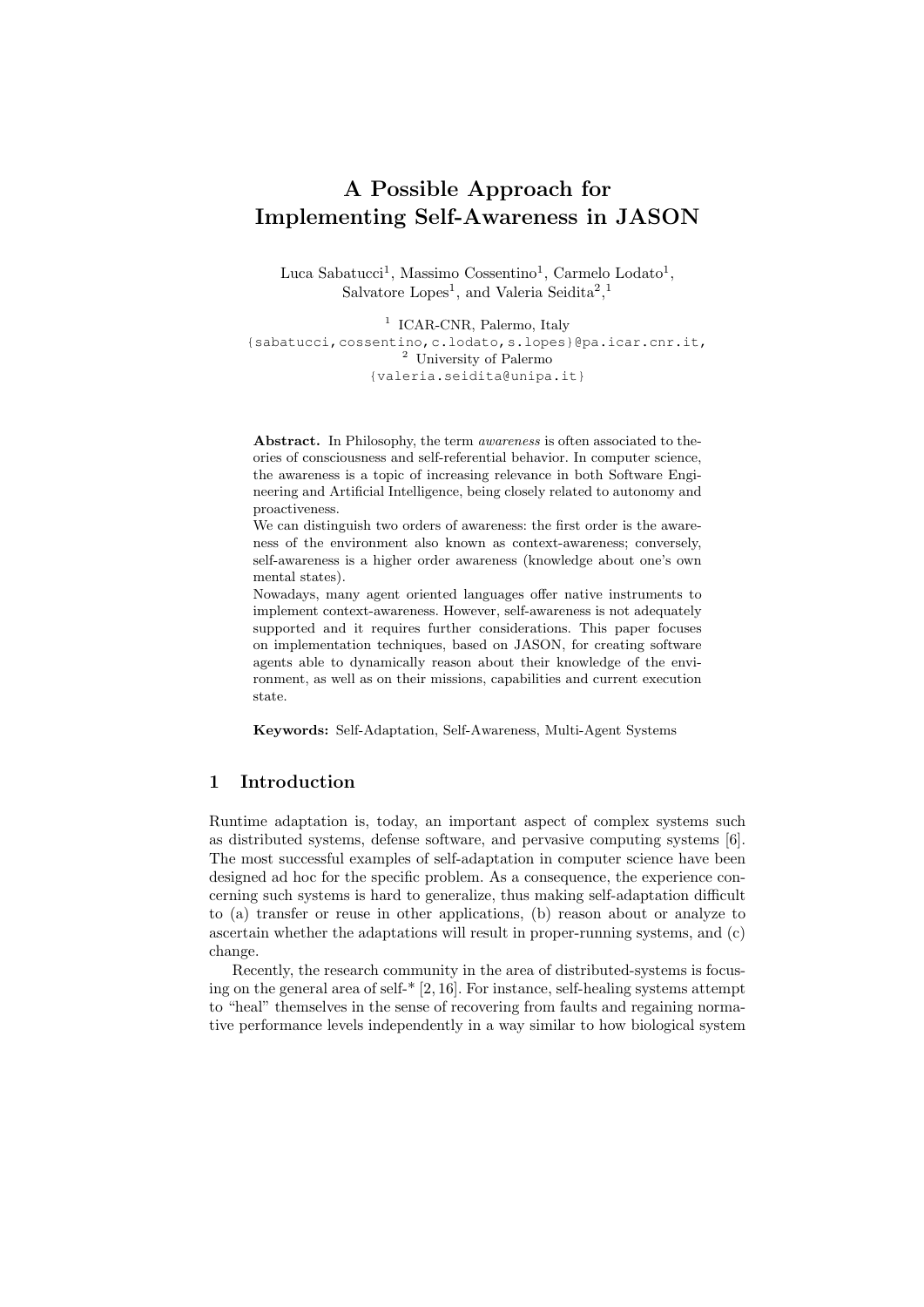heals a wound [8]. The lesson learned is that implementing self-adaptation often implies 1) the ability of self-tuning own behavior for reacting to external changes ans 2) the ability of reflecting upon how to behave, own capabilities and resources, for adapting to changes.

Several scientists agree [6] that self-adaptation (for humans as well as for software components) is closely related to the ability of reasoning about its own outer and inner world, or in other worlds, being self-aware. So far, there is still the need for methods that allow to implement these two features by using results from the theoretical approach to the implementation one.

The complexity of current and emerging computing systems has lead to take inspiration from several areas (for instance complex systems, control theory, artificial intelligence, sociology, philosophy, biology, . . . ). In Philosophy, the term awareness is often associated with theories of consciousness and of self-referential behavior [14, 17]. "Thinking that One Thinks" resumes a very high level of awareness that is common in human consciousness.

Examining the literature we discovered several approaches to self-adaption. Holland and Goodman [11] built an internal model of the environment and generated suitable predictions, Haikonen [9] used the feedback received by a loop in which the model of the environment is implicitly learned in terms of weights of an associative neural network. First Order Logic has been used by Weyhrauch that proposed a system able to make inferences and reflect on them; he established a seminal theory to provide artificial reasoning systems with self reflection capability [18]. The work in [1] deals with the relationship between higher order access and phenomenology through the use of a kernel architecture based on the five axioms of consciousness. Manzotti [12] introduced the externalist point of view, self-conscious ability is reached by continuously comparing the subjective with the objective experience, by reflecting about itself and the world around. So from the theoretical point of view, higher order perception sees an entity able to reflect about itself hence to make inferences about how to act in the world.

This work focuses on creating tools for implementing agents that reason on their own goals, capabilities and knowledge of the environment. Above all, we experienced the use of JASON where an agent is able to reason in order to act in the environment for pursuing its goals but it is not able to reflect on its plans and to re-organize them for dealing with changing situations. Thus inspired by the beliefs of beliefs mechanism we provide some implementation techniques for enabling agents to dynamically reason on their knowledge about the environment as well as on the knowledge of themselves: their goals, their capabilities and their current execution states.

We aim at reducing the gap between self-awareness theory and implementation in the context of multi-agent systems, since self awareness is not native in the most common and used agent oriented language.

The paper is organized as follows: Sections 2 provides an overview on the JASON agent language, Section 3 shows how to implement self-awareness in JASON, section 4 discusses the proposed work using an experiment and finally Section 5 draws some conclusions.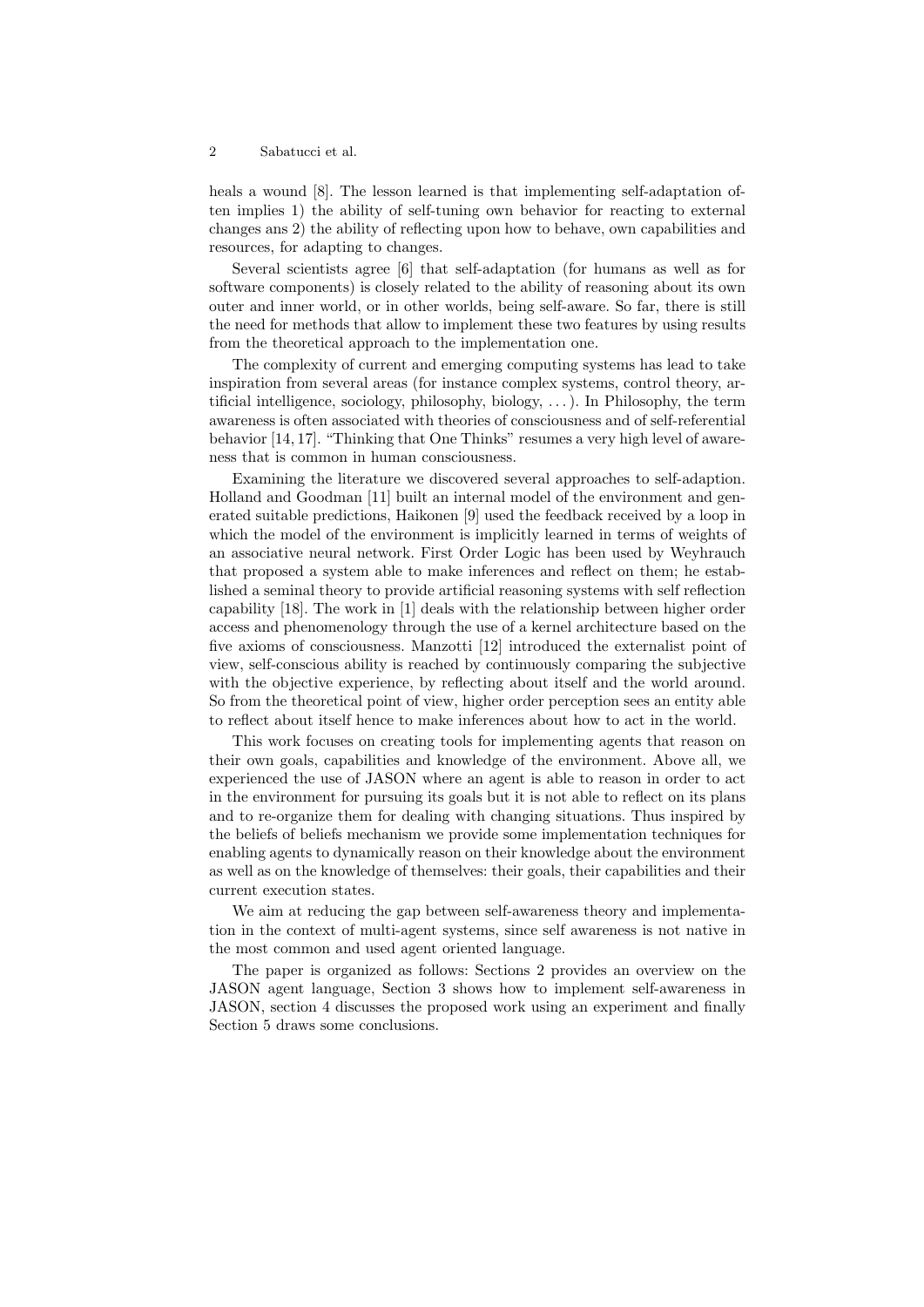# 2 The JASON Architecture

The JASON [3] platform is based on the AgentSpeak language [13] and the BDI theory [5]. The Belief Desire Intention (BDI) model was developed at the Stanford Research Institute during the activities of the Rational Agency project. It is derived from the theory of human practical reasoning formulated by the philosopher Michael Bratman. In the BDI model we assume that computer programs can have a mental state. Thus, when we refer to a Belief-Desire-Intention system, we are considering computer programs having computational features that are analogues of beliefs, desires and intentions [5].

Beliefs are information the agent owns about the environment where it runs and, of course, it could also be out of date, inaccurate or false.

Desires correspond to the possible states of the world the agent might like to achieve. A desire, however, does not imply that an agent acts for fulfilling it. A desire is then only an option among all the future possible actions of the agent. Instead, intentions are states of world that the agent has decided to achieve. The BDI paradigm is based on a decision making model known as Practical Reasoning (PR). PR consists in two steps. First, the PR process takes into account all the Desires of an agent and selects the most suitable ones according to the agent's Beliefs. This deliberation step produces as results that an agent adopts an intention to pursue the selected desire. Intentions play a much stronger role in influencing the following action of the agent than desires do [4].

Intentions are characterized by an important property: they persist. When an agent adopts an intention, then it attempts to achieve it. If it initially does not success, then it would try again, and it will not easily give up. However, it may happen that beliefs (or other changes in the world) make the intention not useful or interesting anymore. In this case it will be dropped it. Thus the agent reconsiders the new situation and selects another desire.

Moreover, once an agent adopted an intention, its future deliberative reasoning will consider or adopt options that are consistent with that intention. Finally, intentions are closely related to beliefs about the future. In particular, to pursue an intention for achieving a particular state implies that this state is in principle possible. Under normal circumstances, the agent will then succeed with its intention. However, it is possible that its intention might fail. The second step PR is called mean-ends reasoning. It is the process of deciding how to achieve an intention on the base of the actions the agent can perform in his environment. Means-ends reasoning is based on goals or intentions, beliefs and actions; it should generate a plan, that is a sequence of actions. If the mean-ends reasoning works properly it would produce the sequence of action the agent should execute for attaining its goal or intention.

However, it is a common practice in current application to develop collections of partial plans at design time. The task of the agent is then to pursue these plans for their execution at run time. This approach lacks of flexibility because the ability of an agent to deal with changing circumstances is dependent on the plans coded for it by the agent programmer. Nevertheless, this approach can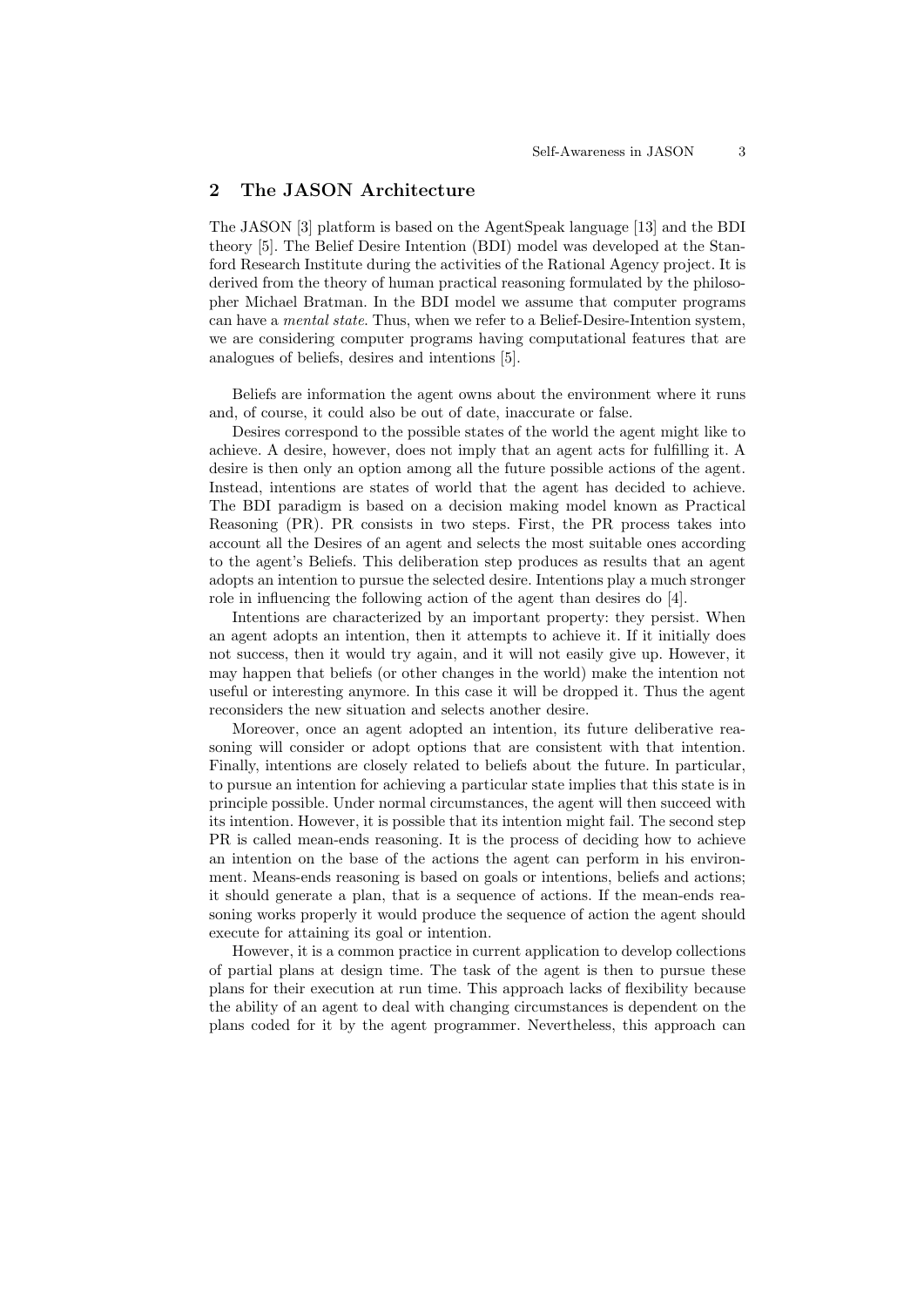work well in practice and AgentSpeak is based on that model.

AgentSpeak is a programming language based on events and actions [13]. The behavior of agents is ruled by programs written in the AgentSpeak language. The state of an agent together with its environment and eventual other agents represent its belief base. Desires are states which the agent wants to attain based on its perceptions and beliefs. When an agent adopts a plan it transforms a desire to an intention to be pursued. Hence, the program of an agent includes a set of base beliefs and a set of plans. Plans are triggered by events and consist of a sequence of actions to be performed. At run-time, an agent can be viewed as consisting of several sets: beliefs, plans, intentions, events, actions and selection functions. Among these elements only beliefs are explicitly represented with modal formulas. Goals or sub-goals are actually considered as the successful final condition of plans.

In JASON, the agent's knowledge is expressed by a symbolic representation (based on implicit ontology) by using beliefs, that are simple predicates (such as  $tall(john)$ . or likes(john,music).) that state what the agent thinks to be true. Sources of agent's beliefs are: (i) perception (the agent acquires beliefs as a consequence of sensing the environment), (ii) communication (information acquired from other agents is annotated by beliefs) and (iii) mental activity of an agent, that may generate new information (mental notes), deducted from current beliefs and added to the belief base for convenience. The current state of the agent, its environment, and other agents, can be viewed as its current belief state. States which the agent wants to bring about can be viewed as desires, that are used for activating plans. The context of a plan is used for checking the current situation so as to determine which plan is more suitable to be executed. The context is a logic formula that must be true in order the plan to be applicable. The three parts of a plan are *triggering event* : *context*  $\leftarrow$  *body*. Trigger conditions tell the agent what are the specific changes in the agent's mental attitudes for which the plan is to be used.

A JASON agent is continuously perceiving the environment and it is reasoning about how to act on it for achieving its goals. The reasoning part of the agent's cyclic behavior is done according to the plans the agent has in its own plan library. In the current implementation, JASON agents are actually not aware neither of their goals nor of their capabilities. The specification of a goal is strictly connected to the plans to be executed for achieving it. In order to implement adaptivity and self-awareness we have to separately define goals and capabilities that is the sequence of actions or of sub-goals necessary for achieving the goal. Such an issue will be discussed in the next sections.

## 3 Self-Aware Agents in Jason

We consider self-awareness as a sort of ability of introspection the agent can use to adapt its behavior to its own internal state. As well as in BDI systems, when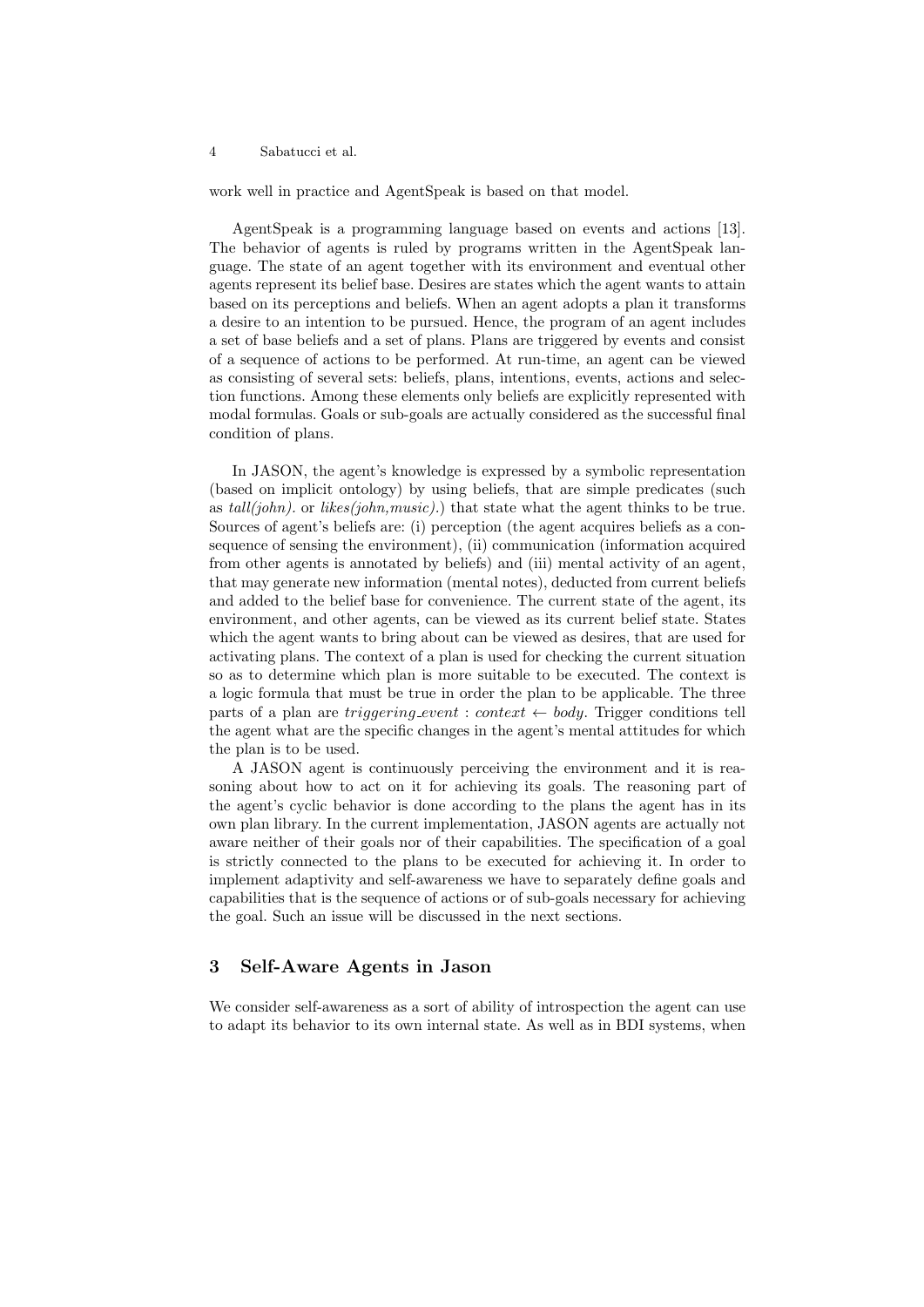```
\frac{1}{2} goal(g1)<br>2 goal own
    \text{goal\_owner} (g1, the system).
 3 triggering_condition(g1,g1_tc).<br>4 event_definition(g1_tc,and( [e1,e2] )).
 5 state_true_triggers_event(e1, s1).<br>6 state_true_triggers_event(e2, s2).<br>7 property_definition(s1,property(unclassified,[doc])).
 8 property-definition (s2, property (done (receive-document))).<br>9 final state (g1 g1 fs)
    final-state (g1, g1-fs).
10 state_definition (g1_f s, and ([s3, s4] ))
11 property_definition (s3, property (classified, [doc])).
12 property_definition (s4, property (done (classify))).
```
we mention the internal state of an agent, we refer to the agent's knowledge of its Goals, of its Capabilities and of the Environment.

We adopt the definition of system goal from GoalSPEC [15] in which a goal is described as a tuple (Actor, TriggerCondition, FinalState). Where in JASON a goal is a term  $\lg(t_1, \ldots, t_n)$  which addition/deletion represents a trigger for activating plans, in GoalSPEC, a system goal describes the state of the world the agent wants to achieve. We also refine the concept of Capability from the BDI theory. A Capability is made of 1) the beliefs about what the agent is able to do, and plans for actually addressing the declared result.

In the agent belief-base, a goal is represented as a set of beliefs. Listing 1 reports an example of goal. The agent believes that: (at line 1) g1 is a goal; (at line 2) the system is responsible to address g1; (at lines 3-8) the triggering condition of g1 is the AND-condition of two context-properties (property( unclassified,  $[doc]$ ) and property( done, [received document]); (at lines 9-12) the final state of g1 is also given by two context-properties  $(property(classified, [doc])$ and  $property(done, [classify])$ ).

The first advantage of having goals in the agent belief base is that they can dynamically change during the agent life. Indeed new goals can be added into the belief-base, or existing goals can be ejected. Differently from JASON, a goal that is injected into the system does not automatically becomes a trigger for a plan. Indeed, when injected, a goal has a lifecycle; Figure 1(a) shows the possible states of a goal. The initial state is *Injected*. When the agent decides to address it, then the goal moves to a state of Ready. When the goal's triggering condition is true then the goal becomes Active. This state changes when the agent executes its attempt to address it: if the goal's final state is true then the goal is now Addressed. Otherwise the goal stays Active unless a capability failure occurs.

Another advantage is that the agent may reason on goals in the belief base in order to decide its behavior. This property pushes the agent autonomy and proactivity: for instance the agent can decide to commit to a goal only if it finds this action convenient for itself. In any case, the necessary condition since an agent can commit to a goal is shown in Listing 2.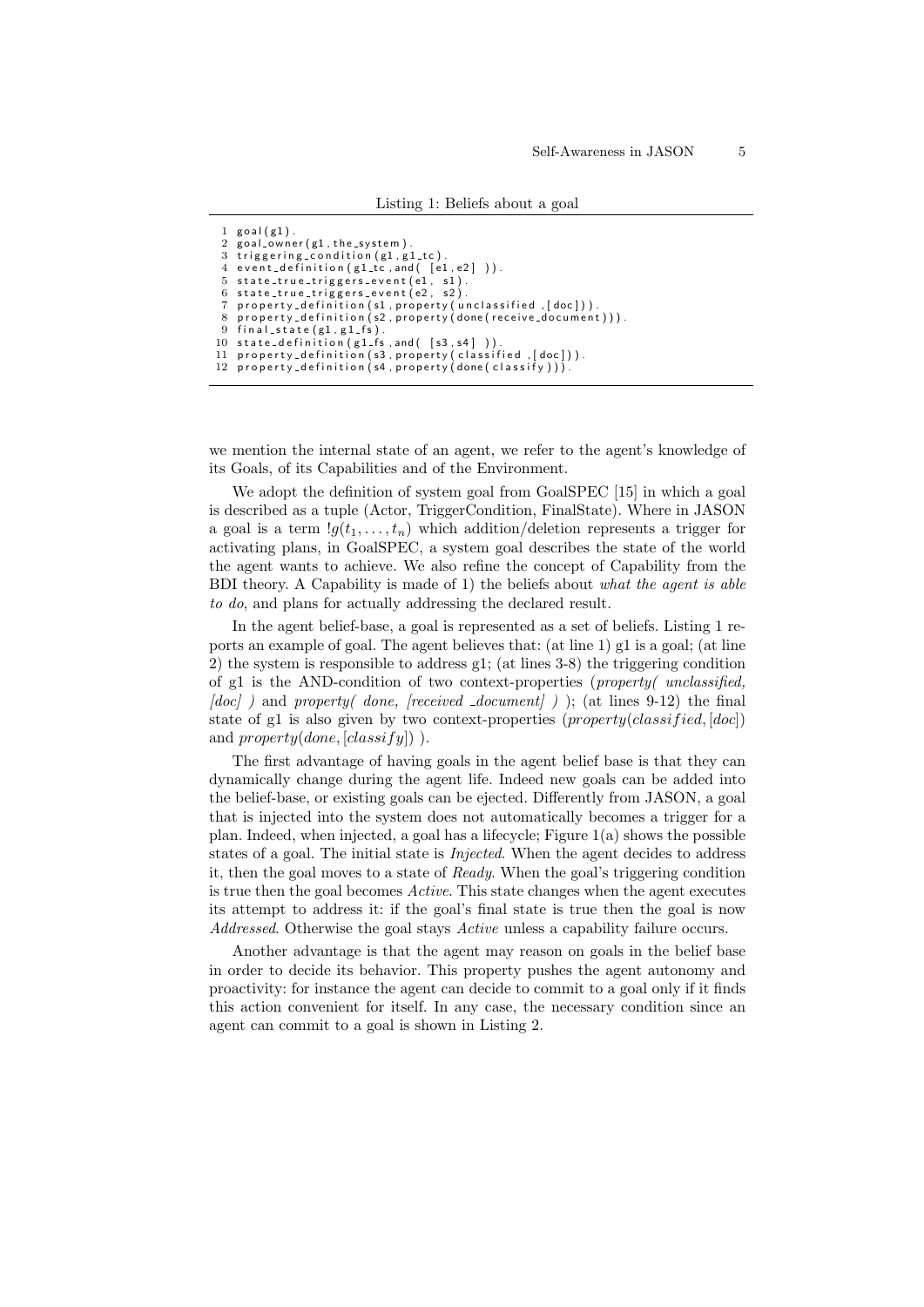Listing 2: Rule for goal belief-set. The agent is able to commit to a goal when it is able to catch the triggering condition and to address the final state

```
1 a b le_to_commit_to (G, Context)<br>2 :- goal (G)
2 : − goal (G)<br>3 & triggerin
\frac{3}{4} & triggering condition (G, TC)
4    & final_state(G, FS )<br>5    & able_to_catch(TC, Context)
6 & able_to_address (FS, Context)
7
```
A Capability is composed of two components: a description and an implementation. The capability description contains indications about when the capability can be used and it is represented as a set of beliefs. On the other hand, the implementation is a set of Jason plans to be executed when the agent wants to activate the capability. Listing 3 reports an example of capability. The agent believes that: (at line 1) classify document is a capability the agent owns; (at lines 2-3) *classify document* works on objects of type doc; when doc is in the initial condition of *available* this capability promises to return a *classified* doc, if no failures occur. The remaining part of the code concerns the capability implementation. It is composed of three plans: (at line 5) the prepare plan is executed before of all the other capability plans; it may be used to prepare data to work on, or to wait some internal condition to be true; (at lines 6-11) the action plan contains the body of the capability that addresses the state transition, as a set of traditional Jason instructions; (at line 12) the terminate plan is executed after the action is finished and may be used to de-allocate all data that has been used.

All the three plans have the same arguments: the first is the name of the capability and the second is the Context variable that will be explained later on this section. This makes to invoke a capability affordable simply by knowing its name. Listing 4 shows the Jason plan to invoke a capability and to retreat it.



(a) The lifecycle of a goal

(b) The lifecycle of a capability

Fig. 1: State charts for a goal and its achievement by an agent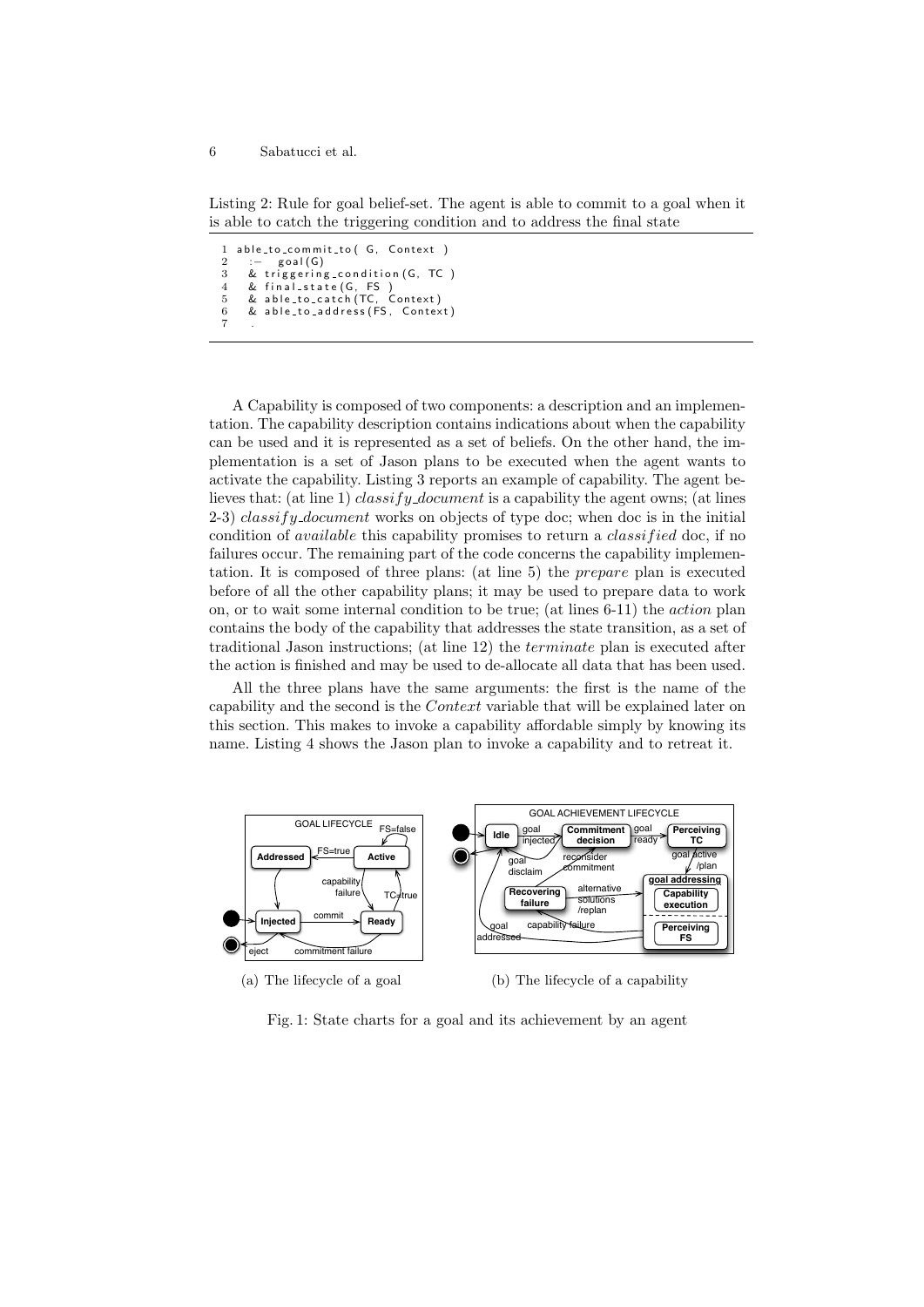Listing 3: Beliefs about a capability

```
1 agent_capability (classify_doc)<br>2 input state (classify doc.prope
   in put _state ( classify _doc , property ( available , [ doc ] ) )
 3 output_state (classify_doc, property (classified, [doc]) ).
 4
 5 +!prepare(classify_doc , Context) <− true.<br>6 +!action(classify_doc , Context)
 7 <−
 8 ! get_data (doc, Doc, Context);<br>9 : classify_doc(Doc);
           c lassify -d oc (Doc);
10 ! register_state ( property ( classified , [ doc ] ) , Context ) ;
11 .
12 +!terminate (classify_doc, Context) \leftarrow true.
```
Listing 4: How to invoke a capability

```
1 + ! in v o ke _ c a p a bility (Capability, Context)
 \frac{2}{3}a g e n t _ c a p a b i lity ( C a p a b i lity )
 \frac{4}{5}5 | prepare (Capability, Context);<br>6 | action (Capability, Context);
           ! action (Capability, Context);
 7 .
    +! retreat_project_capability (Capability, Context)
\frac{9}{10}agent_capability (Capability)
\frac{11}{12}! terminate (Capability, Context);
13 .
```
The advantage of this programming style, is to decouple goals from the plans used to achieve them. However, the agent architecture must include a technique for recreating the link among plans and goals at run-time (means-end reasoning).

Listing 5 is a trivial example of a plan that given a Goal, tries to find a Capability among those the agent owns, that is suitable to address the goal's final state. The plan decomposes the FinalState into a set of properties that must be true for considering the goal satisfied. Then the plan searches in the agent belief base if at least one capability matches with this final state. Of course this plan can be more sophisticated, for instance it could consider additional parameters for selecting the best capability to pick according to non functional requirements such as quality of service, cost, etc.

The variable Context, shown in Listings 3-Listing 4, is a reference for grouping all the beliefs about the environment. There are cases in which an agent may work with different contexts at the same time. It is more common that an unique context exists for each agent. The Context reference may be used to store property of the environment that are believed true, or value of parameters. Listing 6 reports an example to store a property and one data-value into the context. Of course these beliefs can be improved with other parameters on purpose, for instance the trustability of the source, the timestamp of acquisition and so on.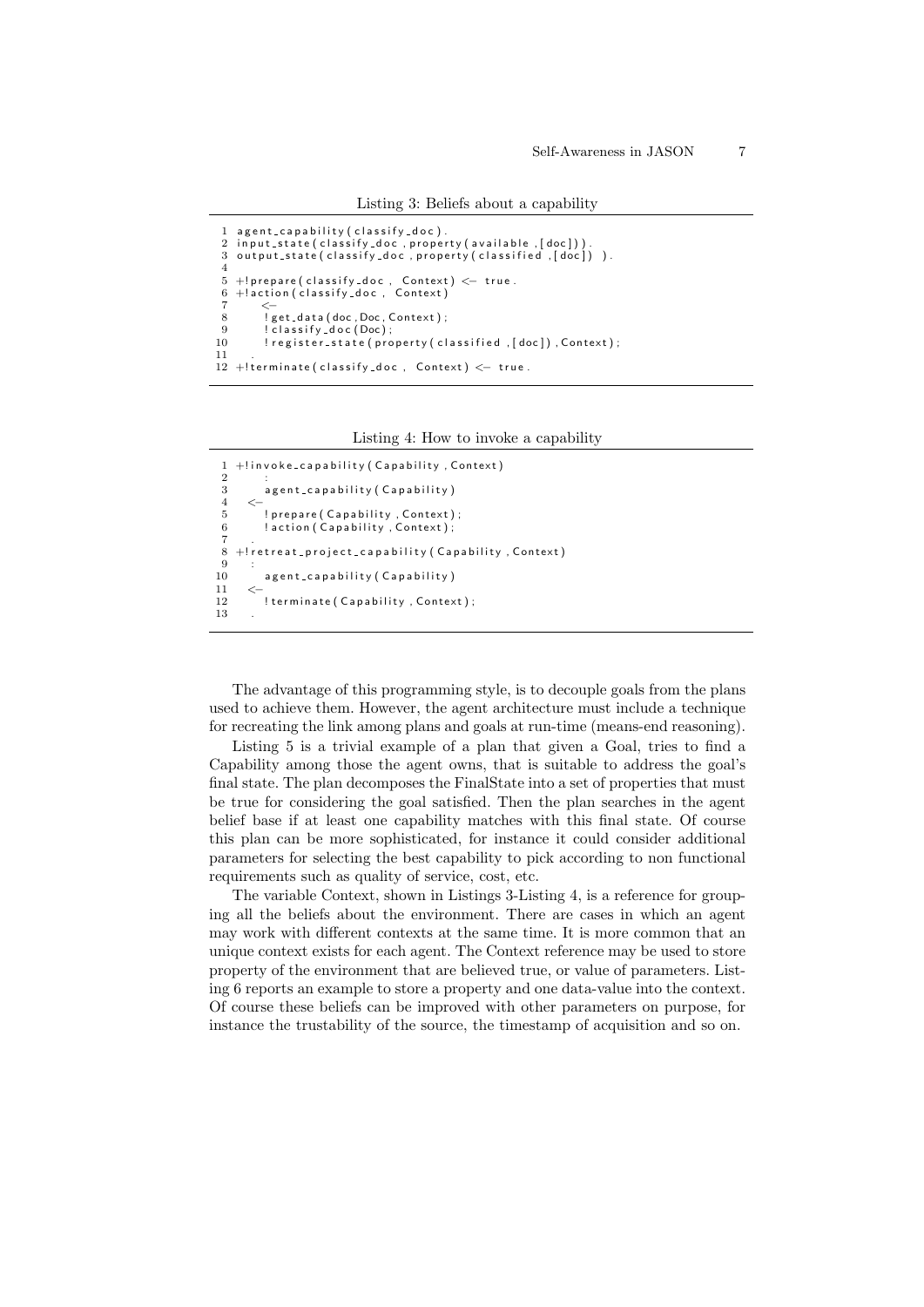Listing 5: Plans for creating the bridge between a goal to address and the plan to be executed

```
1 +! link _goal_to_capacity (G, Capability)
\frac{2}{3}3 final_state (G, FinalState)
4 <−
5 ! decompose_substate (FinalState, StateList);<br>6 ! pick_capability_for (Capability, StateList
        ! pick_capability_for (Capability, StateList);
7 .
```
Listing 6: Beliefs for representing properties and data of the context

```
environment (context, property (classified, [doc]).
2 environment (context, value (doc, 12)).
```
As we already described, the goal trigger condition belief set declares the requirement for addressing a goal, and the capability input state beliefs declare the requirements for activating a capability. Therefore before invoking the capability, it is necessary to check if the current Context variable contains the proper beliefs.

Figure 1(b) shows the lifecycle of an agent when tries to address a goal by using its own capabilities. The agent is initially in an *Idle* state, until a goal is injected. Then it decides if making a commitment to the goal. The trivial case for that is to check if it is able to do it according to the rule reported in Listing 2. Of course this decision may be more complex, for instance by involving additional parameters, and/or by looking for collaborations with other agents in the society. If the agent commits to the goal, then it activates its perception capabilities to detect when the goal's trigger condition is true. When this happens the agent picks a capability according to the plan in Listing 5 and activates this capability according to the plan in Listing 4. During the execution of the capability, the agents also activates its perception capabilities again, in order to check if the final state has been properly addressed, thus to come back to the Idle state. Otherwise the agent declares a capability failure and it enters in a Recovering state. This can be solved in two ways: by selecting another capability to execute, if available, or by coming back to the Commitment state, for changing its intentions. In the case of a collaborative solution, the agent may ask for help from other agents, or it may conclude with the complete failure in addressing the goal.

## 4 Experiencing self-awareness in workflows

The Innovative Document Sharing (IDS) research project arose to deal with selfadaption in workflow enactment. The mission of the project was to develop a smart document management system to deploy in local small/medium enterprise.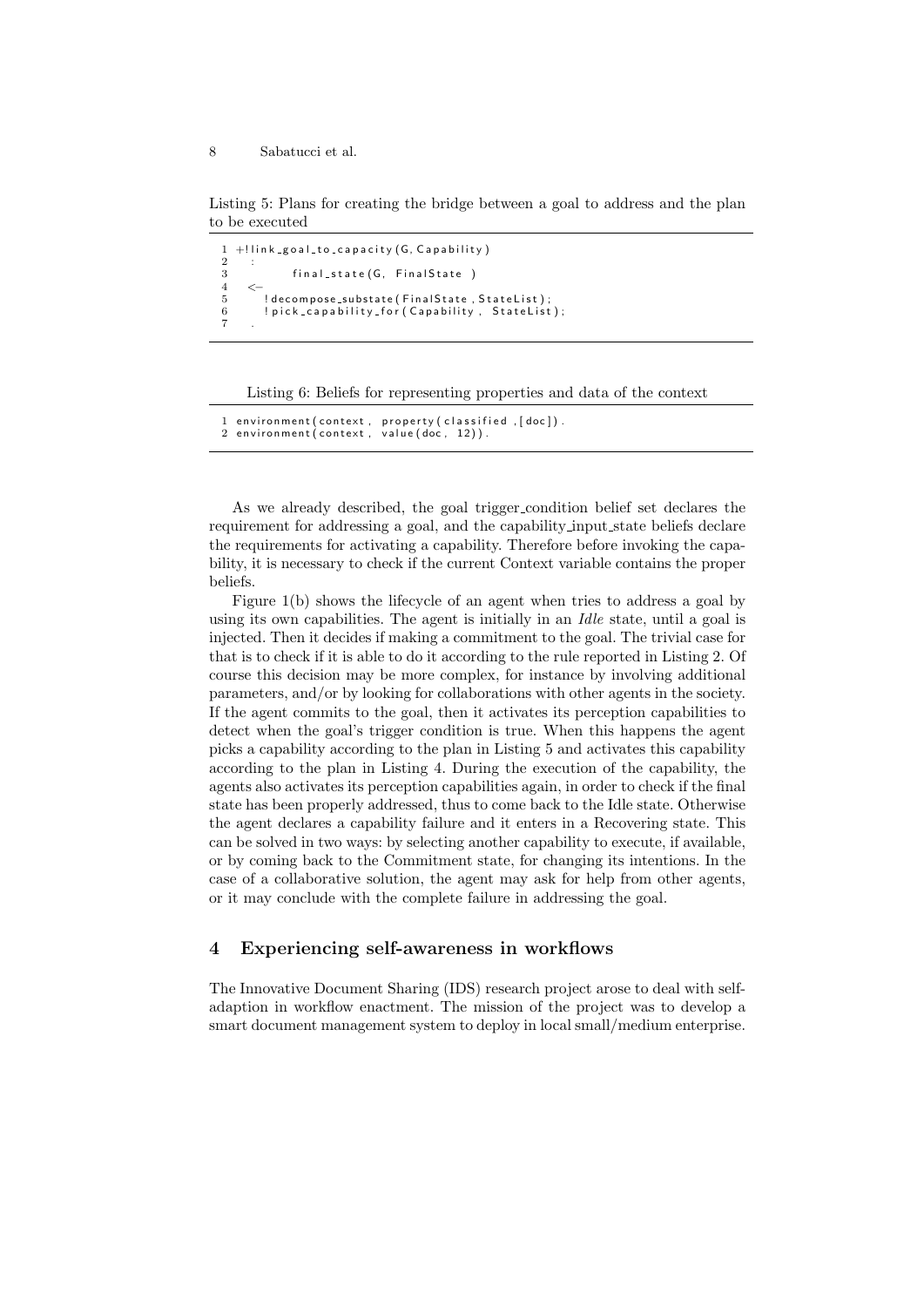

Fig. 2: Architecture of the workflow engine developed for the IDS project.

Currently, a beta version of the described framework is already redeployed for beta testing at three project partners.

The grounding principle of our framework is to decouple what should be addressed from *how* this result can be achieved; this allows to make the system and the goal-set evolve independently. Thus, being dynamic, system requirements may be considered as part of the execution context.

The result has been a workflow engine (see Figure 2) realized as a multi-agent system that exploits its features (mainly autonomy and proactivity) in order to monitor the execution state of the process and to discover a distributed solution to unpredictable situations or to specifications' evolution.

In such a system, each autonomous software agent must be self-aware as described in Section 3. However, an agent is not generally able to execute the whole workflow alone, so agents have to collaborate for building a distributed plan.

All together, the agents have to self-organize in groups that proactively discover a distributed solution as the orchestration of many capabilities.

#### 4.1 From BPMN to System Goals Achievement

The whole engine grounds on *GoalSPEC* [15], a language for representing business and system goals. A goal has a responsible actor, and it describes a desired state transition from a triggering condition to a final state. We use the following notation for goal state transition:  $q : tc -> fs$ . In order to reduce any additional burden for business analysts, we maintain the BPMN as the main interface to model workflows. Hence, we developed  $BPMN2Goal$ , a component that is responsible to take a BPMN 2.0 XML file in input and to generate as output a set of GoalSPEC goals. All the agents of the system are able to interpret GoalSPEC and to convert goals into belief-sets (as well as in Listing 1).

A difference with the engine described in Section 3 is that goals coming from the same workflow are correlated. They must be considered as a goal-pack that is injected into the system as a whole. Agents collaborate to discover a solution that is a set of potential commitment to a subset of the goal-pack. The goals of a solution are closely related, since if the solution is actuated, then the commitment must be done for all or none of them at the same time.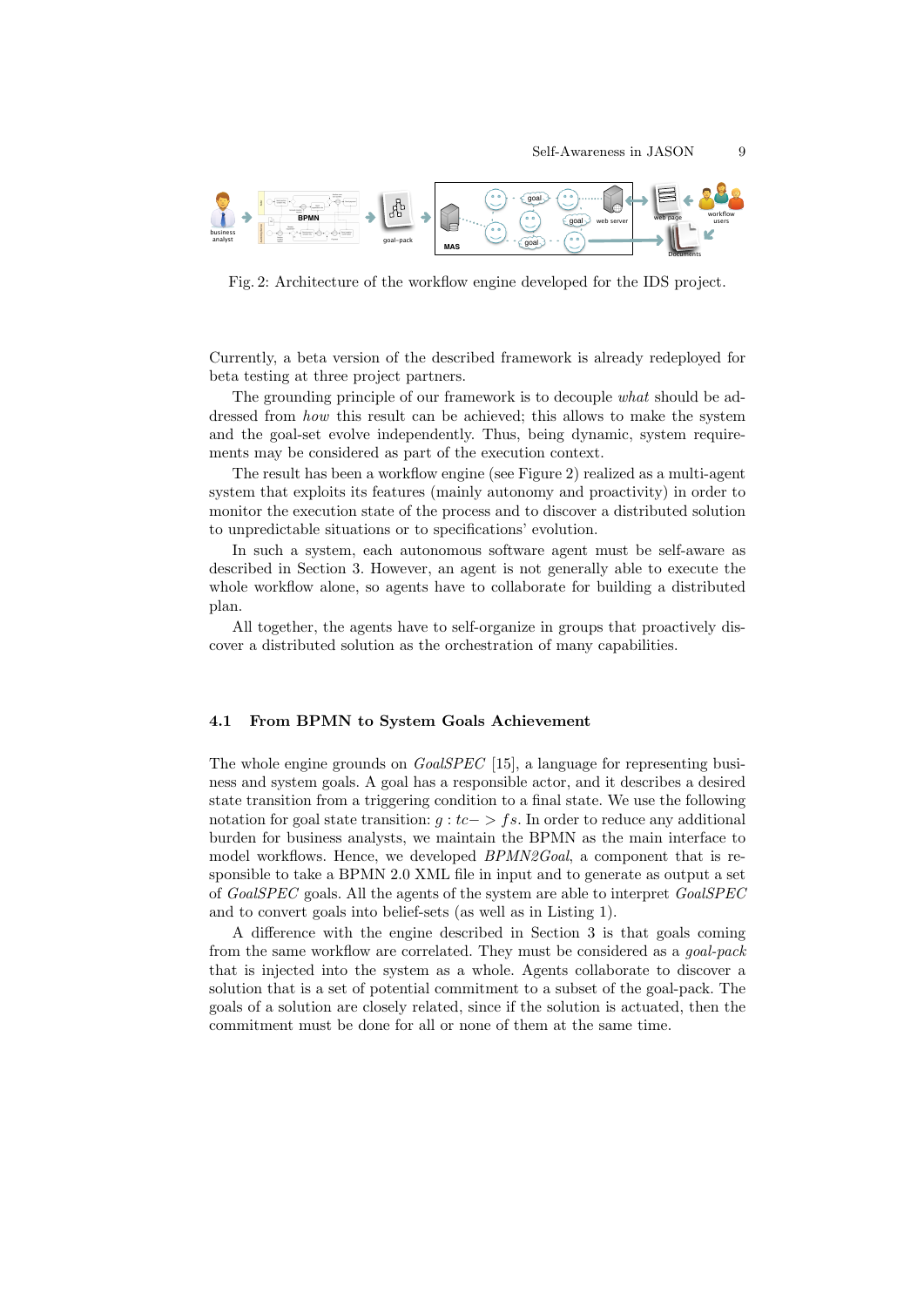Listing 7: Example of a perception capability

```
1 agent_capability (monitor_repository) [category (perception)]<br>2 output state (monitor repository .property (available .[doc]))
   output_state (monitor_repository, property (available, [doc])).
 3 output value (monitor repository, value (doc)).
 4
 5 + ! prepare (monitor_repository, Context) \leftarrow true.
 6 +! percept (monitor_repository, Context)
 7 <−
 8 //MONITOR NEW DOCUMENTS
 9 .
10 + ! terminate (monitor_repository, Context) \leftarrow true.
```
#### 4.2 The Agent Level

The workflow enactment is possible because every agent owns special capabilities for addressing the activities specified in the business plan. Anyway agents are not designed with a priori knowledge about which plan is good for a given BPMN activity, nor which is the right order for executing plans.

It is up to the agents' autonomy to generate, at run-time, the missing link between a goal set address and the plans to execute. In line with Figure ?? and Listings 4-5, these are the main features of an agent: (i) agents are able to interpret the injected goals and to reason on the trigger condition and the desired final state; (ii) agents are aware of their own capabilities and can check if they are able to commit to a system goal or a portion of it; and (iii) agents monitor the current state of the context in order to identify when an expected condition holds (trigger condition or final state) and to check if something wrong happens.

Therefore, the architecture of Section 3 provides the engine for allowing an agent to know its capabilities and for creating the bridge between capabilities and goals (what an agent is able to do and what it is expected).

The context is the portion of the environment in which the workflow operates. It may include both software abstractions (document repository, web-services, software resources, database, etc) and physical resources (hardware devices/resources, physical environment and also human participants). In particular we decided to use a different *Context* variable for each workflow instance in order to separately store the state of parallel processes. Moreover the Context is shared among all the agents that are involved in the enactment of the workflow instance. Finally, all the beliefs concerning the state of the process and the availability of resources are persistent, thus to let the system to be restored after a restart.

For updating the *Context*, we implemented a proactive monitor loop based on a set of Perceptions. Compatibly with the architecture of Section 3, agent perceptions are also capabilities, that are specialized in monitoring a portion of the environment. Listing  $7$  is an example of perception capability. The *agent\_capability* belief uses the Jason Annotation syntax (e.g. [category(perception)]) to tag the capability as a perception one. The invocation of perception capability is similar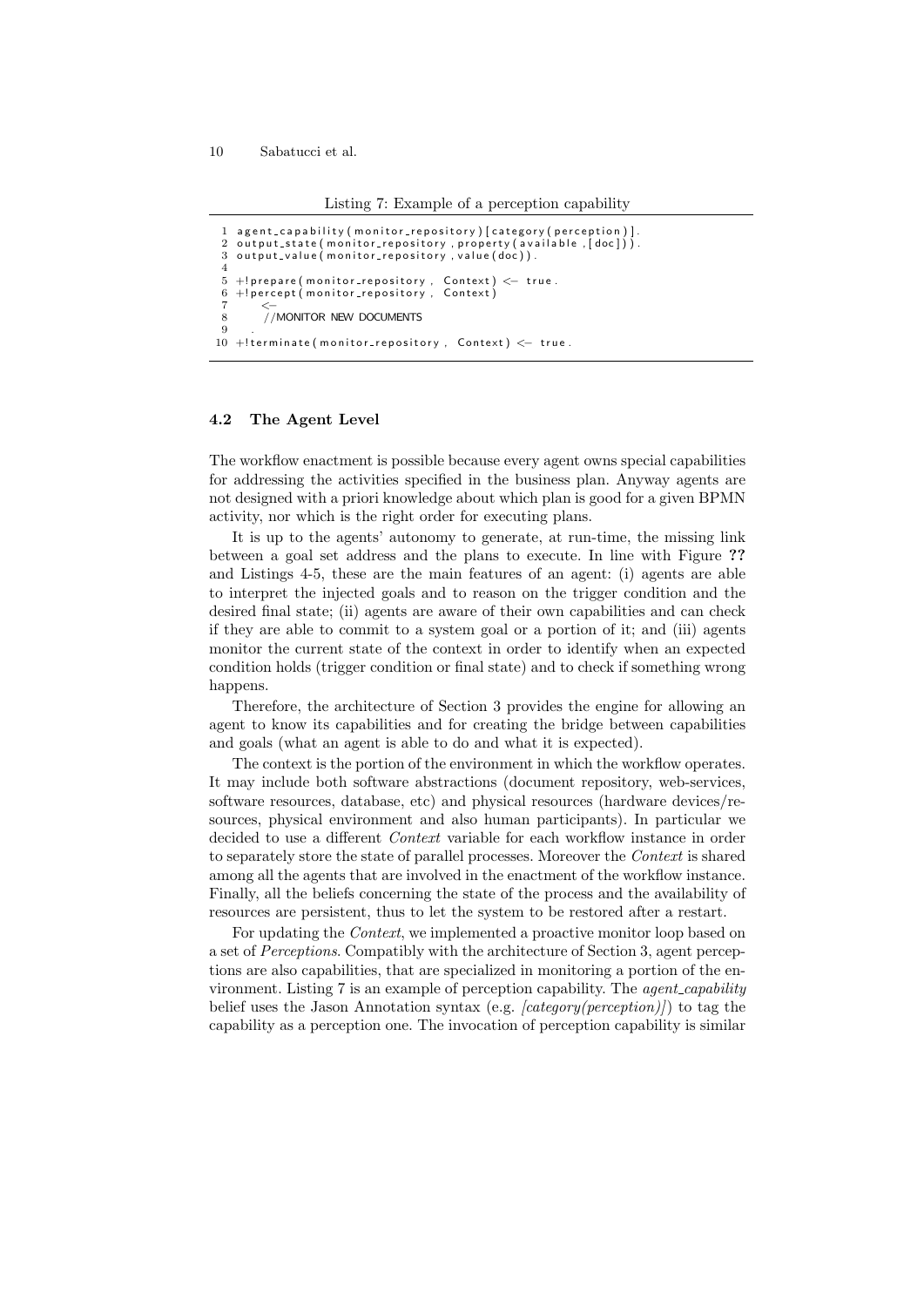Listing 8: Example of a capability for interacting with human participants by web pages

```
1 a g ent_capability (doc_supervise) [category (manual)].<br>2 participant (doc_supervise_manager).
 2 participant (doc supervise, manager)<br>3 input-state (doc-supervise, property
   \frac{1}{2} in put _state (doc_supervise, property (refined, [doc]))
 4 output state (doc supervise, property (approved, [doc]))
 5 output state (doc supervise, property (incomplete, [doc])).
 6 output_state (doc_supervise, property (rejected, [doc])).
   http://doc_superwise."supervised_doc."8
 9
10 + ! prepare (doc_supervise, Context) \le - true
11 + ! serve _ page (doc_supervise, Context, RelPath, ParamSet, ReplyHtml)
\frac{12}{13}RelPath = "supervised_d14 \le -<br>15//GENERATE THE HTML PAGE TO REPLY
\frac{16}{17}+!terminate (document_supervise, Context) < true.
```
to those shown in Listing 4, but it invokes the percept plan cyclically until the Context variable does not contain the conditions declared in the *output\_state*.

Another new category of capability is used to interact with human participants of the workflow. In our framework interaction has been realized by dynamic web pages. Any participant has a personal page that lists all the Tasks that are assigned to him. Any item in this list is a web-link to a dynamic web-page that is generated ad hoc by the agent of the system that is responsible of monitoring the Task progress. In other words the agent acts as a web server, reacting to URL request by building and then routing the proper HTML page. Listing 8 is an example of capability for interacting with human participants. The annotation  $((category(manual))$  indicates the capability can be selected for handling manual tasks. A new belief *participant* specifies the human role that is involved. The beliefs *input\_state* and *output\_state* specify as usual the input and output conditions for the capability execution. Finally a new belief  $http.url$  specifies routing information for the http protocol.

The capability invocation mechanism differs slightly from that of Listing 4. The plan serve page substitutes the plan action that is invoked only when a HTTP request incomes from the user. Listings 9 shows three new plans that substitute the plan invoke capability of Listing 4, and the plan  $link\_goal_to\_capacity$ of Listing 5. The event  $+request$  triggers when a new http request incomes from the user. A http request is associated to a relative path and a set of parameters (in the form www.mydomain.net/path?par1=val1&par2=val2). By the  $http.url$  belief it is possible to identify the capability that is responsible of building the reply. The plan *check\_capability\_is\_ready* verifies the capability is currently active (otherwise the agent will reply with an http error code). Finally the plan *serve\_request* invokes the capability and then sends the web-page as response to the user.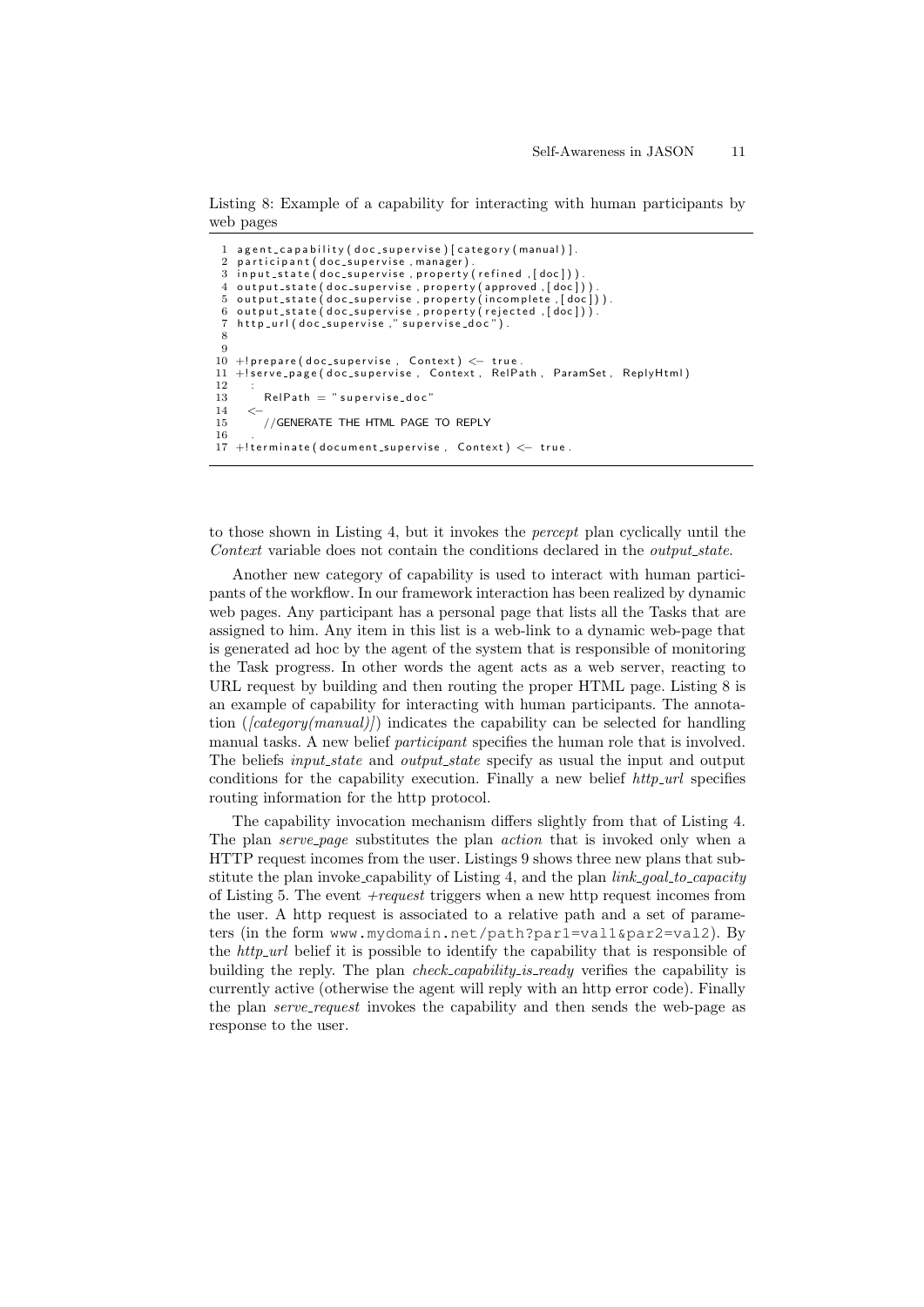Listing 9: How to invoke a capability for handling manual task implemented as a web page

```
1 + request (Path, ParamSet) [source (ProxyServer)]
 \frac{2}{3}3           ?http_url(Capability ,Path);<br>4            !check_capability_is_ready(Capability ,Path ,ParamSet ,ProxyServer);
 5 .
    +! check_capability_is_ready (Capability, Path, ParamSet, Proxy)
 \frac{7}{8}8 ready_for_reply (Capability, Context)<br>9 & ParamSet = paramset (Context, User, Par.
      \& ParamSet = paramset (Context, User, Params)
10 \\ 11! serve_request (Capability, Request, Context);
12 .
13 + ! serve_request (Capability, Request, Context)
\frac{14}{15}15 Request = request (Path, ParamSet, Proxy)<br>16 & ParamSet = paramset (Session, User, Param
      & ParamSet = paramset (Session, User, Params)
1718 ! serve_page (Capability, Context, Path, ParamSet, ReplyHtml)
19 . send (ProxyServer, tell, html (Path, ParamSet, ReplyHtml));
20 .
```
#### 4.3 The System Level

We already mentioned goal commitment becomes a social activity. This requires to add further Jason plans to the basic mechanism of goal commitment presented in Section 3.

When a new goal-pack is injected, each agent may check if its own capabilities allow to commit to some of these goals. Anyway, commitment is regulated because: 1) goals in the same goal-pack are related one with the others, thus the commitment must be for all or none of them at the same time; 2) more agents could be able to commit the same goal, thus a synchronization technique is required.

The collective commitment to a goal-set is possible thanks to the formation of many Teams of agents, each of them proposing a possible Solution to the goalpack. A Solution is a set of related potential commitments to a subset of the goals in the goal-pack that allows to address the whole workflow. Agents involved in a solution form a Team. We omit to report the algorithm used for Team formation and Solution discovery. Eventually, all the Solutions are compared on the base of many possible parameters thus to select the winning one. The agent who formed the winning Team is nominated leader and it is responsible to coordinate the team for actuating the solution. Listing 10 reports the source code for handling the social commitment. The Solution variable is a structure that contains the name of the *Leader* agent and a list of *Contracts*. Every contract is a tuple of: 1) the Agent who has engaged, 2) the Goal to which commit to, and 3) the Cost requested by the agent for address the goal (this variable can in turn be a structure formed by multiple parameters). By the *send* instruction, all the agents in the team receive the notification to commit to the proper goal.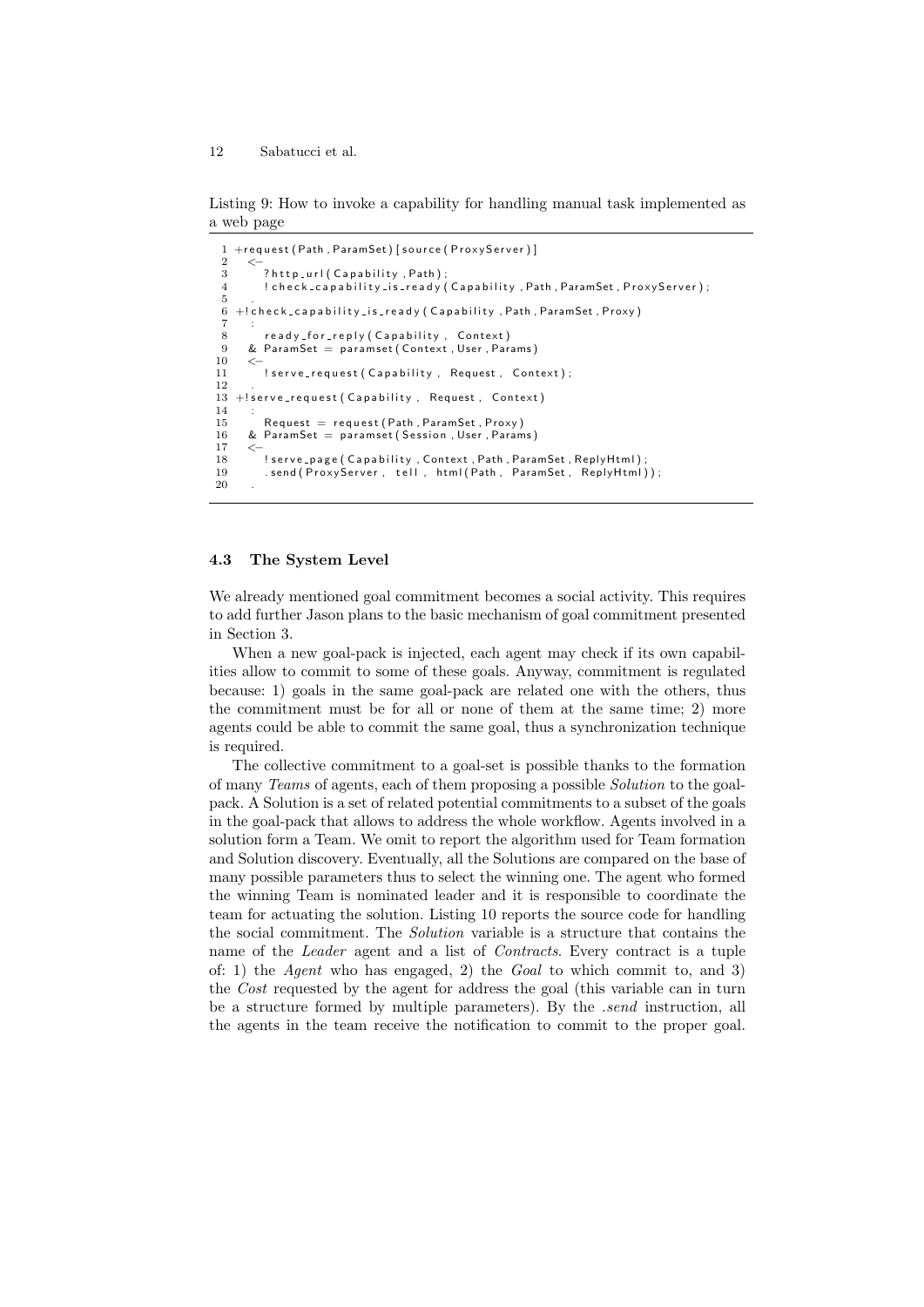Listing 10: Plan for handling the commitment of a while goal-pack

```
1 +!social_commitment (Solution, Pack, Context)
 \frac{2}{3}Solution = solution (Leader, contracts (ContractList))4 <−
 5 Team = team (Leader, Pack, ContractList, Context);<br>6 for ( .member (contract (Agent, Goal , Cost), Conti<br>7 send (Agent, tell, hired (Pack, Goal, Team));
 6    for ( .member(contract(Agent, Goal , Cost), ContractList) ) {<br>7     .send(Agent,tell,hired(Pack, Goal, Team));
 8 }
 9
10 !! monitor_solution_is_complete (Pack, Context);
11
```
Therefore the leader has also the additional responsibility to monitor when the whole state transition is completed (the workflow is completed).

## 5 Conclusions

The presented framework is based on decoupling the two concepts Goal and Capability thus to make them evolve independently. To let agent a means-end reasoning, we follow the approach of bridging at run-time what to do with how to do. We have provided our agents the ability to explicitly reason on their goals, capabilities and the knowledge of the environment.

Another possible approach for implementing a mechanism of self-awareness in JASON is to use the flexible technique of subclassing. By customizing the agent class and the architecture class it is also possible to extend the agent reasoning cycle for implementing a more sophisticated technique for selecting the plan to execute. However, making explicit the deliberation cycle without modifying the agent architecture, (as in our approach) makes the concepts such as Goal, Capability and Context first class citizens of the language together with native concepts of rules, plans and beliefs. The result is a flexible and easy way for customizing the agent architecture but maintaining the compatibility with all the Jason extensions and plugins.

In addition the approach offers several extension points for programmer in order to extend the basic functionalities. An example of this process has been shown in Section 4 in which the Context variable is shared among many agents, the commitment is a social activity, and more categories of capabilities have been introduced over the existing architecture.

Concluding, our approach mainly exploits first-order logic programming that is a common feature of other agent programming languages such as GOAL [10] and 2APL [7]. As well as JASON, these languages share a declarative approach for develop agents that is based on a knowledge base, logic rules and procedural plans (or capabilities in 2APL). However, the deliberation cycle of both GOAL and 2APL is embedded in the respective framework and is not accessible by language interpreter. We suppose our work cold be useful also for these agent